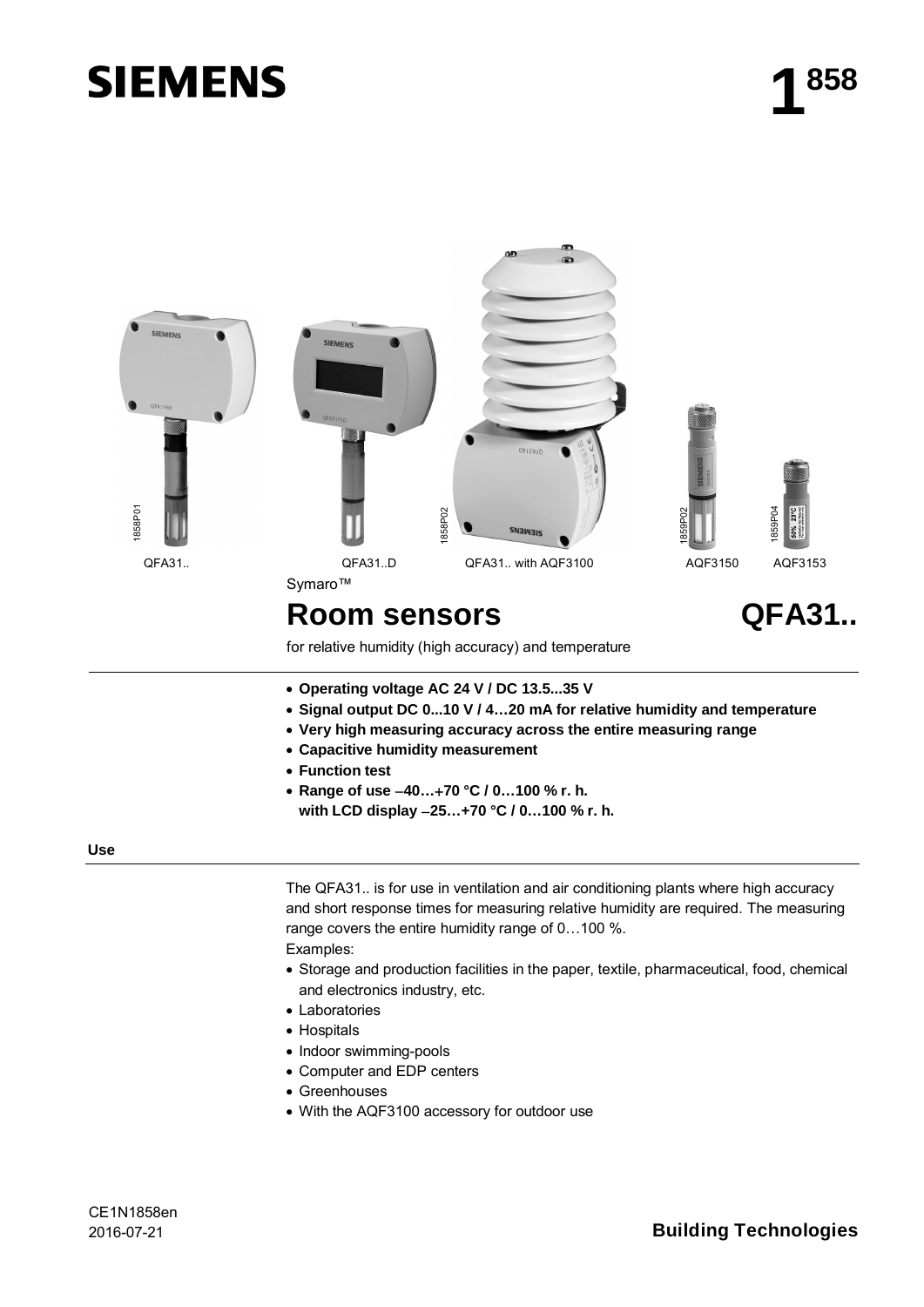## **Type summary**

| Type<br>reference | Temperature<br>measuring range             | Temperature<br>signal output | Humidity<br>measuring range | Humidity<br>signal output | Operating<br>voltage        | Measured<br>value dis-<br>play |
|-------------------|--------------------------------------------|------------------------------|-----------------------------|---------------------------|-----------------------------|--------------------------------|
| QFA3100           | None                                       | None                         | $0100 \%$                   | active, DC 010 V          | $AC$ 24 V or<br>DC 13,535 V | No                             |
| QFA3101           | None                                       | None                         | $0100 \%$                   | active, 420 mA            | DC 13,535 V                 | No                             |
| QFA3160           | $050 °C$ / $-40+70 °C$<br>$1 - 35 + 35$ °C | active, DC 010 V             | $0100 \%$                   | active, DC 010 V          | $AC$ 24 V or<br>DC 13,535 V | No                             |
| <b>QFA3160D</b>   | $050 °C$ / $-40+70 °C$<br>$1 - 35 + 35$ °C | active, DC 010 V             | $0100\%$                    | active, DC 010 V          | $AC$ 24 V or<br>DC 13,535 V | Yes                            |
| QFA3171           | $050 °C/-40+70 °C$<br>$1 - 35 + 35$ °C     | active, 420 mA               | $0100 \%$                   | active, 420 mA            | DC 13,535 V                 | N <sub>0</sub>                 |
| <b>QFA3171D</b>   | $050 °C/-40+70 °C$<br>/-35…+35 °C          | active, 420 mA               | $0100\%$                    | active, 420 mA            | DC 13,535 V                 | Yes                            |

#### **Ordering and delivery**

When ordering, please give name and type reference, e.g.: Room sensor **QFA3160** The outdoor mounting kit **AQF3100**, and the service set **AQF3153** listed under "Accessories" must be ordered as a separate item.

### **Equipment combinations**

All systems and devices capable of acquiring and handling the sensor's DC 0...10 V or 4...20 mA output signal.

When using the sensors for minimum or maximum selection, for averaging, or to calculate enthalpy, enthalpy difference, absolute humidity, and dew point, we recommend to use the SEZ220 signal converter (see Data Sheet N5146).

#### **Technical design**

The sensor acquires the relative humidity in the room or in the outer air, respectively, via its capacitive sensing element whose capacitance varies as a function of the relative humidity of the ambient air. An electronic circuit converts the sensor's signal to a continuous DC 0...10 V or 4…20 mA signal, corresponding to a relative humidity of 0...100 %. **Relative humidity**

The sensor acquires the temperature in the room or in the outer air, respectively, via its sensing element whose electrical resistance changes as a function of the temperature. This variation is converted to an active DC 0…10 V or 4…20 mA output signal, depending on the type of sensor. The output signal corresponds to a selectable temperature range of 0...50 °C, -35...+35 °C, or -40...+70 °C. **Temperature**

**Burden diagram**

*Output signal, terminaI I1 / I2*

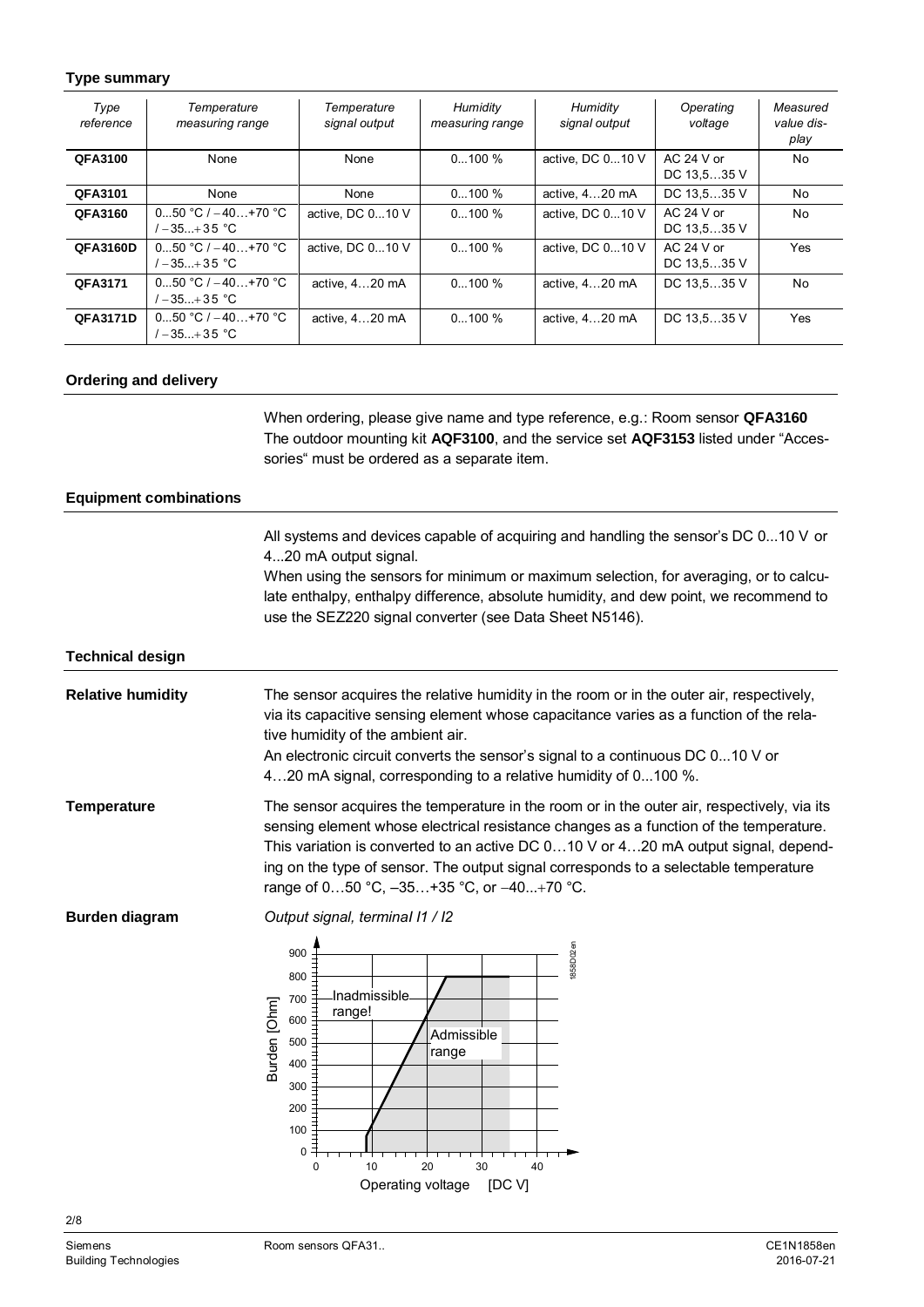Setting elements

| The room sensor consists of a housing, a printed circuit board, connection terminals<br>and a measuring tip. The two-part housing comprises a base and a screwed removable<br>cover.<br>A rubber seal is installed between base and cover in order to satisfy the requirements<br>of IP 65 degree of protection.<br>The measuring circuit and the setting element are accommodated on the printed circuit<br>board inside the cover, the connection terminals in the base. Housing and measuring<br>tip are screwed together. The measuring tip features a degree of protection of IP40.<br>The sensing elements are located at the end of the measuring tip, protected by a<br>screw-on filter cap.<br>Cable entry is made via the cable entry gland M16 supplied with the sensor, which<br>screws into the housing.<br>If the sensor is used outdoors, that opening must be closed off and the prepared hole<br>on the opposite side of the base knocked out. |
|-----------------------------------------------------------------------------------------------------------------------------------------------------------------------------------------------------------------------------------------------------------------------------------------------------------------------------------------------------------------------------------------------------------------------------------------------------------------------------------------------------------------------------------------------------------------------------------------------------------------------------------------------------------------------------------------------------------------------------------------------------------------------------------------------------------------------------------------------------------------------------------------------------------------------------------------------------------------|
| The types QFA3160D and QFA3171D provide the measured values on its LCD display.<br>The following measured values are displayed alternately in intervals of 5 s:                                                                                                                                                                                                                                                                                                                                                                                                                                                                                                                                                                                                                                                                                                                                                                                                 |
|                                                                                                                                                                                                                                                                                                                                                                                                                                                                                                                                                                                                                                                                                                                                                                                                                                                                                                                                                                 |

| Temperature: | in °C or °F  |
|--------------|--------------|
| Humidity:    | in $%$ r. h. |



The setting elements are located inside the cover. A setting element consists of 6 pins and a jumper. It is used for selecting the required temperature measuring range and for activating the test function. Types with LCD display have a second setting element with 4 pins and a jumper.

The different jumper positions have the following meaning:

- x *For the active temperature measuring range:* Jumper in the left position  $(R1) = -35...+35$  °C, Jumper in the middle position  $(R2) = 0...50$  °C (factory setting)
- Jumper in the right position  $(R3) = -40...+70$  °C x *For the active test function:*
- Jumper in the horizontal position: The values available at the signal output are those given in the table "Test function active".
- x *For the [measured](http://dict.leo.org/ende?lp=ende&p=eek2E.&search=measured) [value](http://dict.leo.org/ende?lp=ende&p=eek2E.&search=value) [display](http://dict.leo.org/ende?lp=ende&p=eek2E.&search=display) (QFA31..D)* - Jumper vertical in the right position  $=$   $^{\circ}C$  (factory setting) - Jumper vertical in the left position  $=$   $\degree$ F
- Should the temperature sensor become faulty a voltage of 0 V (4 mA) will be applied at signal output U2 (I2) after 60 seconds, and the humidity signal at signal output U1 (I1) will reach 10 V (20 mA).
- Should the humidity sensor become faulty a voltage of 10 V (20 mA) will be applied at signal output U1 (I1) after 60 seconds, and the temperature signal will remain active.

Malfunction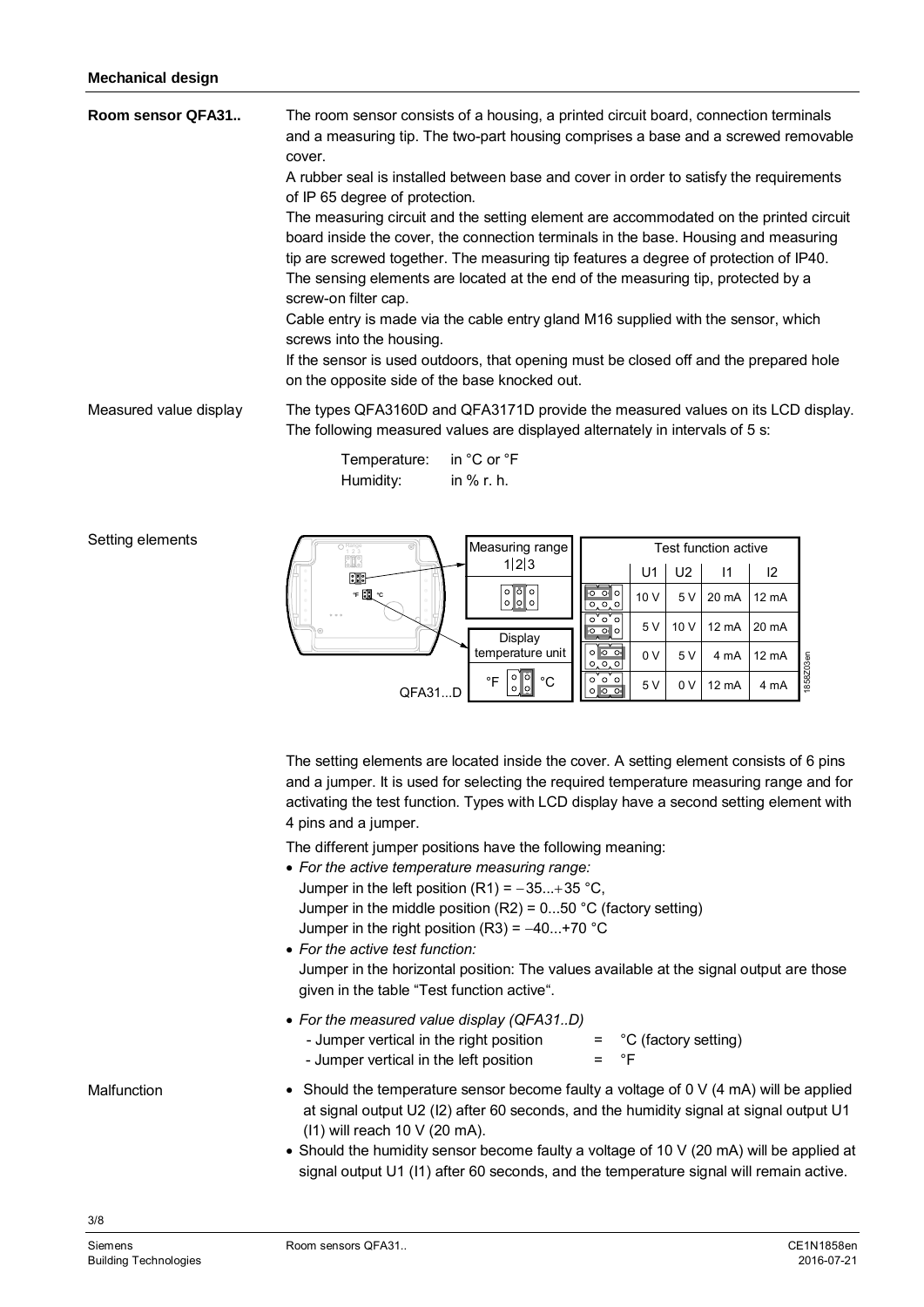| <b>Outdoor mounting</b><br>kit AQF3100 | The outdoor mounting kit consists of:<br>• 1 wall mounting bracket complete with radiation shield<br>• 4 Phillips-head screws K35 x 12<br>• 1 grommet M 16 x 1.5 with O-ring and nut M 16 x 1.5 for closing off the sensor's ca-<br>ble entry hole if not required                                                                                                                                                                  |
|----------------------------------------|-------------------------------------------------------------------------------------------------------------------------------------------------------------------------------------------------------------------------------------------------------------------------------------------------------------------------------------------------------------------------------------------------------------------------------------|
| Service set<br>AQF3153                 | The service set comprises three measuring tips without sensor element. Each tip sig-<br>nals a predefined temperature and humidity value to the basic unit:<br>85 % r. h., 40 °C<br>$\bullet$<br>50 % r. h., 23 °C<br>$\bullet$<br>$20\%$ r. h., 5 °C<br>$\bullet$<br>The fixed values are available at the signal outputs. The accuracy is the same as for<br>the test function. The measuring tips can be exchanged in operation. |

## **Accessories**

| Name                                          | Type reference |
|-----------------------------------------------|----------------|
| Outdoor mounting kit (incl. radiation shield) | AQF3100        |
| Filter cap (for replacement)                  | AQF3101        |
| Measuring tip (exchangeable for replacement)  | AQF3150        |
| Service set (for function test)               | AQF3153        |
| 3 m cable for remote measurement              | AQY2010        |

# **Engineering notes**

|                                      | A transformer for safety extra low-voltage (SELV) with separate windings for 100 %<br>duty is required to power the sensor. All safety regulations valid at the location of the<br>plant must be complied with when sizing and protecting the transformer.<br>When sizing the transformer, the sensor's power consumption must be taken into con-<br>sideration.<br>For the electrical connection of the sensor, refer to the Data Sheets of the devices with<br>which the sensor is used.<br>The maximum permissible cable lengths must be considered. |
|--------------------------------------|---------------------------------------------------------------------------------------------------------------------------------------------------------------------------------------------------------------------------------------------------------------------------------------------------------------------------------------------------------------------------------------------------------------------------------------------------------------------------------------------------------------------------------------------------------|
| Cable routing<br>and cable selection | It must be considered for routing of cables that electrical interference is the greater, the<br>longer the cables run side by side and the smaller the distance between them. Use<br>shielded cables in environments having EMC problems.<br>Twisted pairs of cables are required for the secondary supply lines and the signal lines.                                                                                                                                                                                                                  |
| Note to QFA3171(D)                   | Terminals $G1(+)$ and $11(-)$ for the humidity output must always be connected to power,<br>even if only terminals $G2(+)$ and $12(-)$ of the temperature output are used!                                                                                                                                                                                                                                                                                                                                                                              |
| <b>Mounting notes</b>                |                                                                                                                                                                                                                                                                                                                                                                                                                                                                                                                                                         |
| Interior mounting                    | QFA31 without AQF3100                                                                                                                                                                                                                                                                                                                                                                                                                                                                                                                                   |
| Mounting location                    | Inside wall (not on outside wall!) of the room to be air conditioned; not in recesses, be-<br>hind curtains, above or close to heat sources or shelves; not on walls behind which a<br>chimney is located.<br>The sensor must not be exposed to direct solar radiation.<br>Install the sensor in the occupied space about 1.5 m above the floor and at least 50 cm<br>from the next wall.                                                                                                                                                               |
| Caution!                             | • The seal between base and cover must not be removed, or else degree of protection<br>IP65 will be no longer ensured.<br>• The sensing elements inside the measuring tip are sensitive to shock and impact.<br>Avoid any such impact on mounting.                                                                                                                                                                                                                                                                                                      |
| 4/8                                  |                                                                                                                                                                                                                                                                                                                                                                                                                                                                                                                                                         |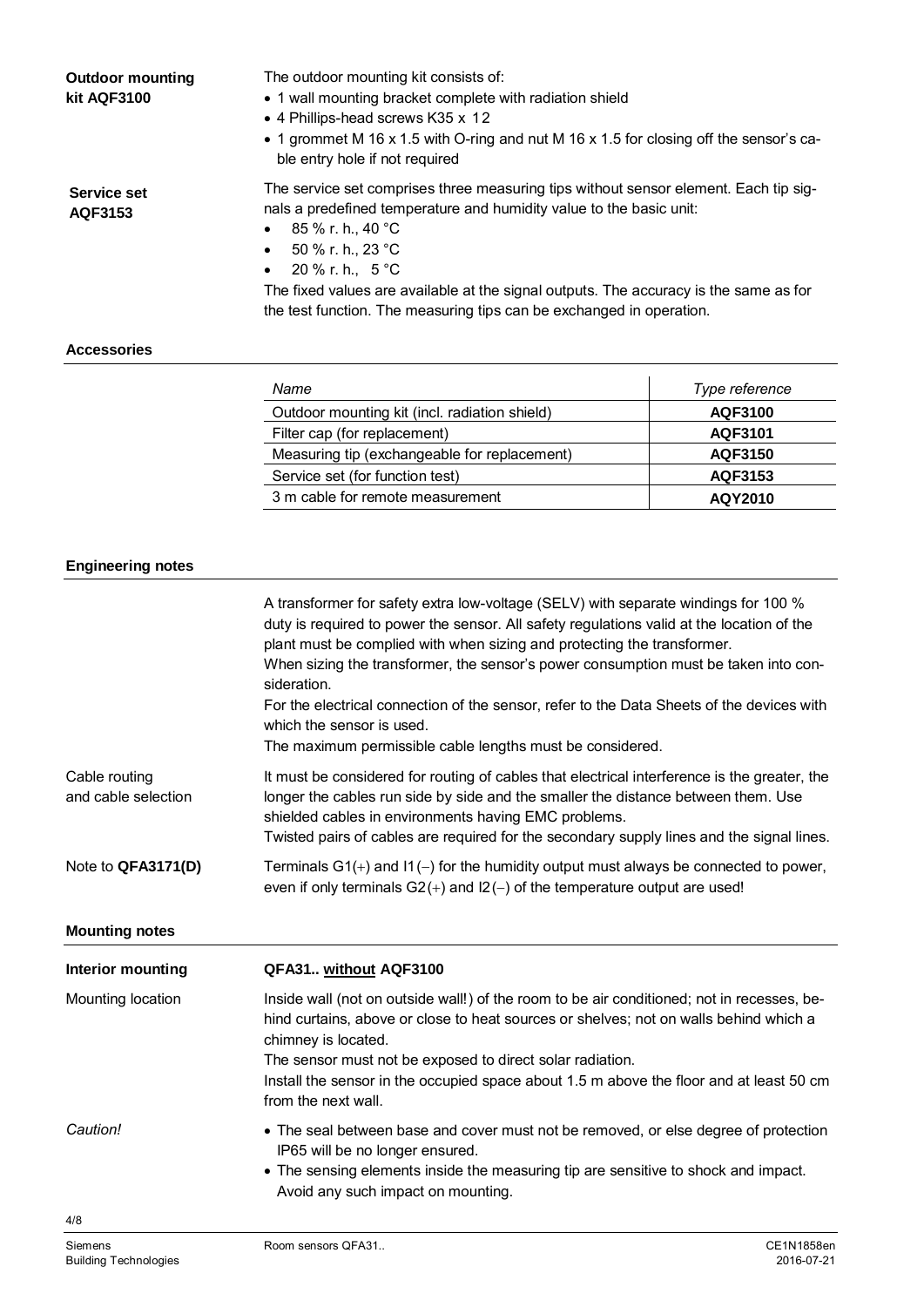| Mounting position            | Without using the AQF3100 outdoor mounting kit, the sensor must not be mounted with<br>the measuring tip pointing upward.                                                                                                                 |  |
|------------------------------|-------------------------------------------------------------------------------------------------------------------------------------------------------------------------------------------------------------------------------------------|--|
| <b>Mounting Instructions</b> | Mounting Instructions are printed on the inner side of the package.                                                                                                                                                                       |  |
| <b>Outdoor mounting</b>      |                                                                                                                                                                                                                                           |  |
|                              | QFA31 with AQF3100                                                                                                                                                                                                                        |  |
| Mounting location            | Exterior wall, preferably on the North or Northwestern side of the building; if possible in<br>the middle of the wall, at least 2.5 above the ground.                                                                                     |  |
|                              | Not above or below windows, above doors and ventilation shafts, below balconies or<br>eaves.                                                                                                                                              |  |
| Mounting position            | The sensor with AQF3100 must be mounted in a vertical position (radiation shield at<br>the top).                                                                                                                                          |  |
| Mounting Instructions        | Mounting Instructions are enclosed with the AQF3100.                                                                                                                                                                                      |  |
| Note                         | When using the AQF3100 outdoor mounting kit, the sensor's cable entry hole must be<br>closed off with the grommet and the prepared M16 cable entry on the opposite side<br>knocked out.                                                   |  |
| <b>Commissioning notes</b>   |                                                                                                                                                                                                                                           |  |
|                              | Prior to switching on power, check wiring.<br>On the sensor, select the required temperature measuring range.                                                                                                                             |  |
|                              | Wiring and the output signals can be checked by making use of the test function (refer<br>to "Mechanical design").                                                                                                                        |  |
|                              | We recommend not to use voltmeters or ohmmeters directly at the sensing element. In<br>the case of the simulated passive output signals, measurements with commercially<br>available meters cannot be made (measuring current too small). |  |
| <b>Disposal</b>              |                                                                                                                                                                                                                                           |  |
|                              |                                                                                                                                                                                                                                           |  |



The devices are considered electronics devices for disposal in term of European Directive 2012/19/EU and may not be disposed of as domestic waste.

- Dispose of the device via the channels provided for this purpose.
- Comply with all local and currently applicable laws and regulations.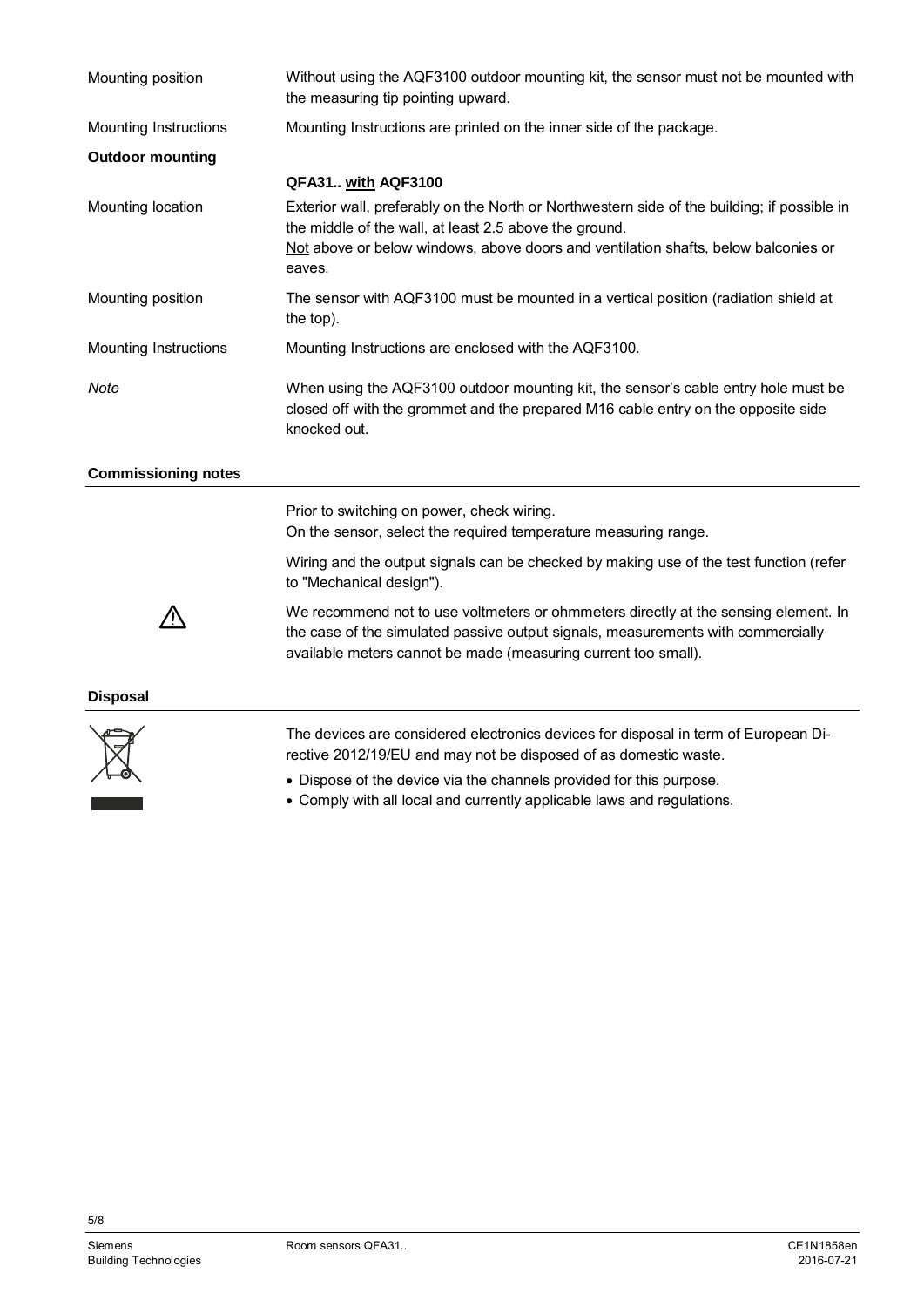## **Technical data**

Power

| Power supply                            | Operating voltage                                               | AC 24 V $\pm$ 20 % or DC13,535 V (SELV)                                                         |
|-----------------------------------------|-----------------------------------------------------------------|-------------------------------------------------------------------------------------------------|
|                                         |                                                                 | or                                                                                              |
|                                         |                                                                 | AC/DC 24 V class 2 (US)                                                                         |
|                                         | Frequency                                                       | 50/60 Hz at AC 24 V                                                                             |
|                                         | External supply line protection                                 | Fuse slow max, 10 A                                                                             |
|                                         |                                                                 |                                                                                                 |
|                                         |                                                                 | <b>or</b><br>Circuit breaker max. 13 A<br>Characteristic B, C, D according to<br>EN 60898<br>or |
|                                         |                                                                 | Power source with current limitation of max.<br>10 A                                            |
|                                         | Power consumption                                               | $≤1 VA$                                                                                         |
| Cable lengths for the measuring         |                                                                 | refer to Data Sheet of the device handling the                                                  |
| signal                                  | Max. perm. cable lengths                                        | signal                                                                                          |
| Functional data                         | Measuring range                                                 | 0100 % r. h.                                                                                    |
| "Humidity sensor"                       | Measuring accuracy at 23 °C and AC/DC 24 V in<br>$0100 \%$ r.h. | $\pm 2$ % r. h.                                                                                 |
|                                         | Temperature dependency                                          | ≤0.05 % r.h./°C                                                                                 |
|                                         | Time constant                                                   | < 20 s                                                                                          |
|                                         | Output signal, linear (terminal U1)                             | DC $010 \vee 20100$ % r.h.<br>max. 1 mA                                                         |
|                                         | Output signal, linear (terminal I1)<br><b>Burden</b>            | 420 mA <sup>2</sup> 0100 % r.h.<br>refer to "Function"                                          |
| Functional data<br>"Temperature sensor" | Measuring range                                                 | $050$ °C (R2 = factory setting),<br>$-35+35$ °C (R1), $-40+70$ °C (R3)                          |
|                                         | Sensing element                                                 | Pt 1000                                                                                         |
|                                         | Measuring accuracy at AC/DC 24 V in                             |                                                                                                 |
|                                         | 23 °C                                                           | $\pm$ 0.3 K                                                                                     |
|                                         | 1535 °C<br>$-35+70 °C$                                          | $\pm 0.6$ K                                                                                     |
|                                         |                                                                 | $\pm 0.8$ K                                                                                     |
|                                         | Time constant                                                   | 8.5 min. (according to airflow and<br>wall coupling)                                            |
|                                         | Output signal, linear (terminal U2)                             | DC 010 V $\hat{=}$ 050/-35+35/-40+70 °C<br>max. 1 mA                                            |
|                                         | Output signal, linear (terminal I2)<br>Burden                   | 420 mA $\widehat{=}$ 050/-35+35/-40+70 °C<br>refer to "Function"                                |
| Degree of protection                    | Protection degree of housing                                    | EN 60529                                                                                        |
|                                         | Base unit                                                       | IP <sub>65</sub>                                                                                |
|                                         | Measuring tip                                                   | <b>IP40</b>                                                                                     |
|                                         | Unit with outdoor mounting kit                                  | IP <sub>65</sub>                                                                                |
|                                         | Protection class                                                | III according to EN 60730-1                                                                     |
| Electrical connections                  | Screw terminals                                                 | 1 $\times$ 2.5 mm <sup>2</sup> or 2 $\times$ 1.5 mm <sup>2</sup>                                |
|                                         | Cable entry gland (enclosed)                                    | M 16 x 1.5                                                                                      |
| Environmental                           | Operation to                                                    |                                                                                                 |
| conditions                              | Climatic conditions                                             | Class 4K2 to IEC 60 721-3-4                                                                     |
|                                         | Temperature (housing with electronics)<br>LCD-display readable  | –40…+70 °C<br>$-25+70 °C$                                                                       |
|                                         | Humidity                                                        | 0100 % r.h. (with condensation)                                                                 |
|                                         | Mechanical conditions                                           | Class 3M2 to IEC 60 721-3-3                                                                     |
|                                         | Transport to                                                    | IEC 60 721-3-2                                                                                  |
|                                         | Climatic condition                                              | Class 2K3                                                                                       |
|                                         | Temperature                                                     | $-40+70$ °C                                                                                     |
|                                         | Humidity                                                        | <95 % r.h.                                                                                      |
|                                         | Mechanical conditions                                           | class 2M2                                                                                       |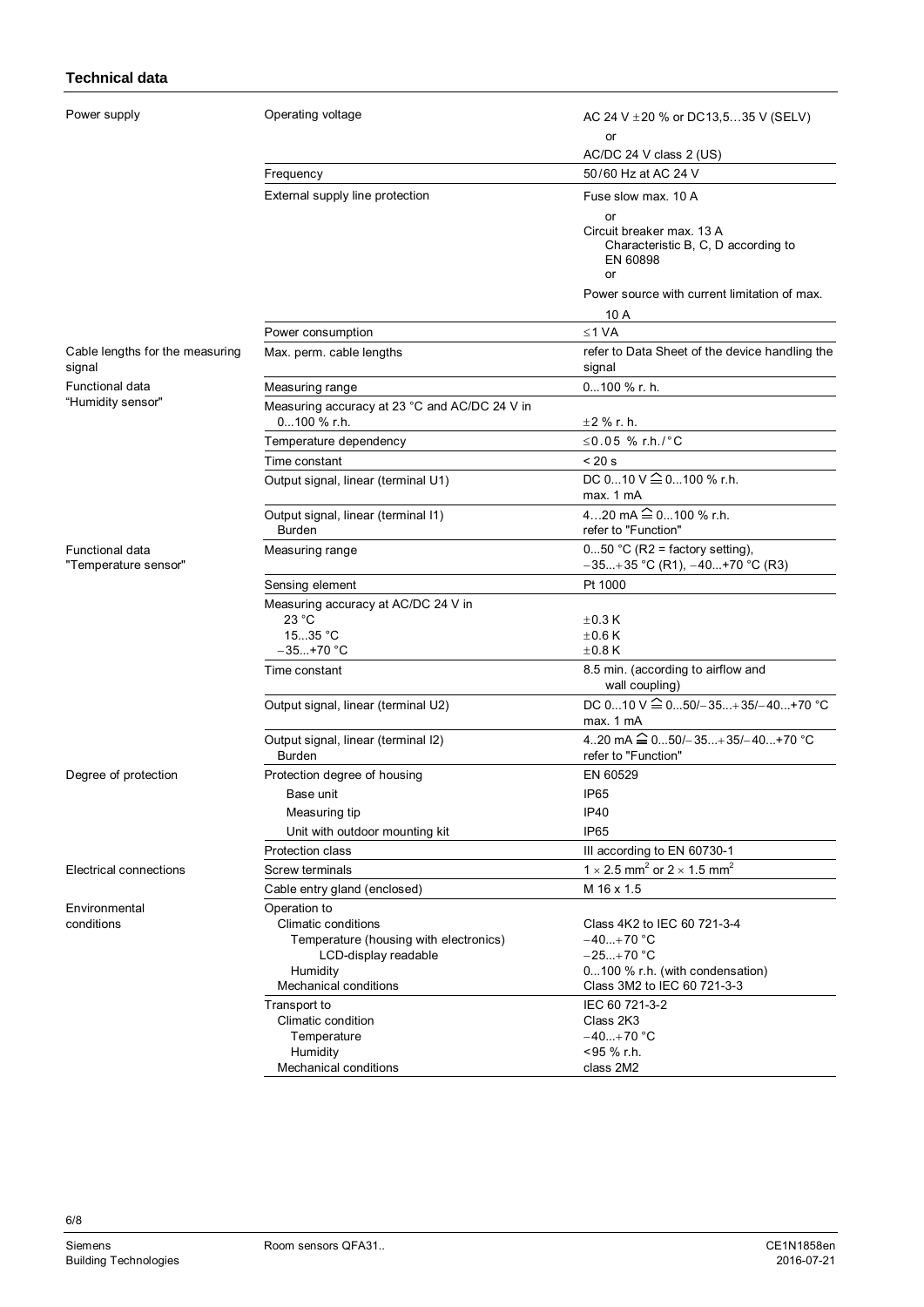| Materials and color             | Base                                                                                                                                                                                                                                  | polycarbonate, RAL 7001 (silver-grey)                                              |
|---------------------------------|---------------------------------------------------------------------------------------------------------------------------------------------------------------------------------------------------------------------------------------|------------------------------------------------------------------------------------|
|                                 | Housing cover                                                                                                                                                                                                                         | polycarbonate, RAL 7035 (light-grey)                                               |
|                                 | Measuring tip                                                                                                                                                                                                                         | polycarbonate, RAL 7001 (silver-grey)                                              |
|                                 | Filter cap                                                                                                                                                                                                                            | polycarbonate, RAL 7001 (silver-grey)                                              |
|                                 | Mounting bracket                                                                                                                                                                                                                      | PA, RAL 7035 (light-grey)                                                          |
|                                 | Sensor (entirely)                                                                                                                                                                                                                     | silicon-free                                                                       |
|                                 | Packaging                                                                                                                                                                                                                             | corrugated cardboard                                                               |
| <b>Standards and Directives</b> | Product standard                                                                                                                                                                                                                      | EN 60730-1                                                                         |
|                                 |                                                                                                                                                                                                                                       | Automatic electrical controls for household<br>and similar use                     |
|                                 | Electromagnetic compatibility (Applications)                                                                                                                                                                                          | For use in residential, commerce, light-<br>industrial and industrial environments |
|                                 | EU Conformity (CE)                                                                                                                                                                                                                    | CE1T1858xx <sup>"</sup>                                                            |
|                                 | <b>RCM Konformität</b>                                                                                                                                                                                                                | 8000078879                                                                         |
|                                 | UL                                                                                                                                                                                                                                    | UL 873, http://ul.com/database                                                     |
| Environmental<br>compatibility  | The product environmental declaration CE1E1858 <sup>"</sup> contains data on environmentally compatible prod-<br>uct design and assessments (RoHS compliance, materials composition, packaging, environmental ben-<br>efit, disposal) |                                                                                    |
| Weight                          | Incl. packaging                                                                                                                                                                                                                       |                                                                                    |
|                                 | Without LCD-display                                                                                                                                                                                                                   | $0.152$ kg                                                                         |
|                                 | With LCD-display                                                                                                                                                                                                                      | 0.175 kg                                                                           |
|                                 | AQF3150                                                                                                                                                                                                                               | $0.050$ kg                                                                         |
|                                 | AQF3153                                                                                                                                                                                                                               | $0.066$ kg                                                                         |

\*) The documents can be downloaded from **<http://siemens.com/bt/download>**.

# **Connection terminals**

| <b>QFA3100</b>                   | QFA3101                            | QFA3160(D)                                                               | QFA3171(D)                                                                                                                   |
|----------------------------------|------------------------------------|--------------------------------------------------------------------------|------------------------------------------------------------------------------------------------------------------------------|
|                                  |                                    |                                                                          |                                                                                                                              |
| G<br>1858G04<br>(r.h.)           | G <sub>1</sub><br>క<br>(r.h.)<br>œ | G<br>$(R1 = -35+35 °C)$<br>$R2 = 050 °C/$<br>$R3 = -40+70$ °C)<br>(r.h.) | G <sub>2</sub><br>G <sub>1</sub><br>$(R1 = -35+35 °C)$<br>$R2 = 050 °C/$<br>1858G03<br>858G01<br>$R3 = -40+70$ °C)<br>(r.h.) |
| G <sub>0</sub><br>U <sub>1</sub> | m<br>$\ddot{\circ}$                | G <sub>0</sub><br>U1<br>U2                                               |                                                                                                                              |
|                                  |                                    |                                                                          |                                                                                                                              |

- G, G0 Operating voltage AC 24 V (SELV) or DC 13.5...35 V
- G1, G2 Operating voltage DC 13.5...35 V
- U1 Signal output DC 0...10 V for relative humidity 0...100 %
- U2 Signal output DC 0...10 V for temperature range 0...50 °C (R2 = factory setting)  $-35...+35$  °C (R1) or  $-40...+70$  °C (R3)
- I1 Signal output 4…20 mA for relative humidity 0...100 %
- I2 Signal output 4…20 mA for temperature range 0...50 °C (R2 = factory setting)  $-35...+35$  °C (R1) or  $-40...+70$  °C (R3)

*Note on connection terminals of the QFA3171(D):*

Terminals  $G1(+)$  and  $11(-)$  for the humidity output must always be connected to power, even if only the temperature output  $G2 (+)$  and  $12 (-)$  is used!